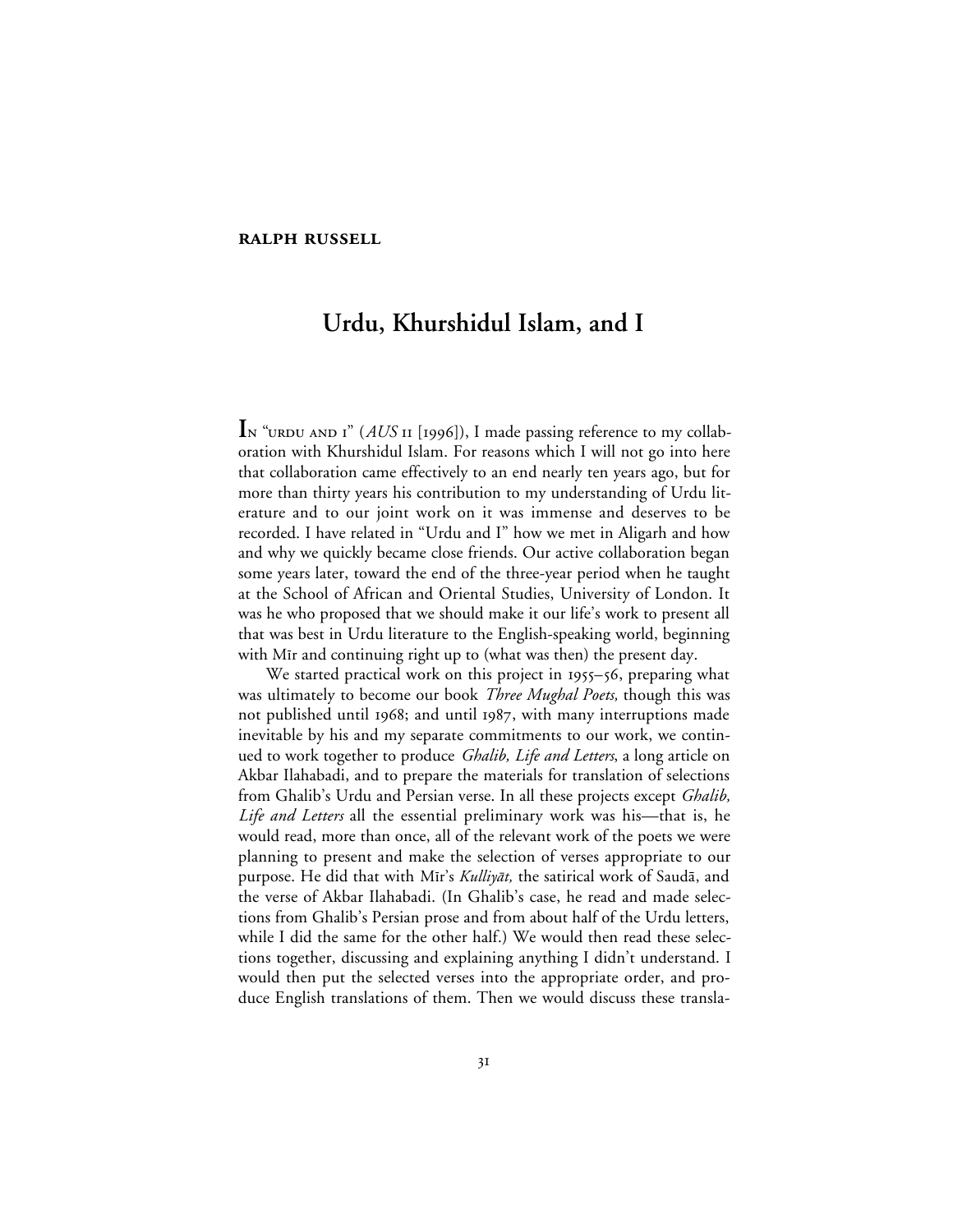## 32 • THE ANNUAL OF URDU STUDIES

tions and produce finalized versions which satisfied us both.

In my article "On Translating Ghalib," published long ago (*Mahfil*  $5:4$  [1968–69], pp. 71–8), I wrote:

Our tastes and interests and judgments, and the range of our reading in literature in general are so similar that a more ideal collaboration could hardly be imagined. In addition, in translating, where every nuance of every word and phrase, in both the language of the original and that of the translation, can be important, we can do together what neither of us could do alone, for both of us know both languages well, and each of us has one of them as his mother tongue; and we can therefore hope to understand fully what the Urdu intends and to convey that intention as fully as English allows.

I may remark in passing that Shamsur Rahman Faruqi, in a learned article on translation published in *Urdu Canada* (1:3 [1987], pp. 5-11), expressed the same opinion. "Since there are very few truly bilingual persons, a team of two would seem to be the optimal solution: each of the two should be a native speaker of one language, and have an excellent knowledge of the other language. Thus each would supplement and complement the other." For an unknown but easily guessable reason he does not mention Khurshidul Islam and Ralph Russell. (For an equally guessable reason he does a few lines earlier mention Frances Pritchett.)

But I want to add something more to what I have just said about Khurshidul Islam.

He was (and is) the only Indian or Pakistani Muslim I have ever met for whom I know that literature is, as it is for me too, something that teaches you, molds you, changes you, transforms you, bringing to you all the time a greater and truer awareness of yourself and of other people and of the universe in which you live. Similarly, he is the only Indian or Pakistani Muslim I know who has read with this passionate, self-transforming interest, not only the literature of his own language, but that of the great world classics from the European renaissance onwards. His interest in, knowledge of, and assessment of the great Urdu writers reflect all this, and his work is consequently in a class of its own. In India and Pakistan you find others whose understanding of Urdu and Persian literature is profound, sincere and admirable. But for them "literature" *means* Urdu and Persian literature—period. On the other hand you find people who think "literature" means English literature, and those works of European literatures that are accessible through English translation—period. In my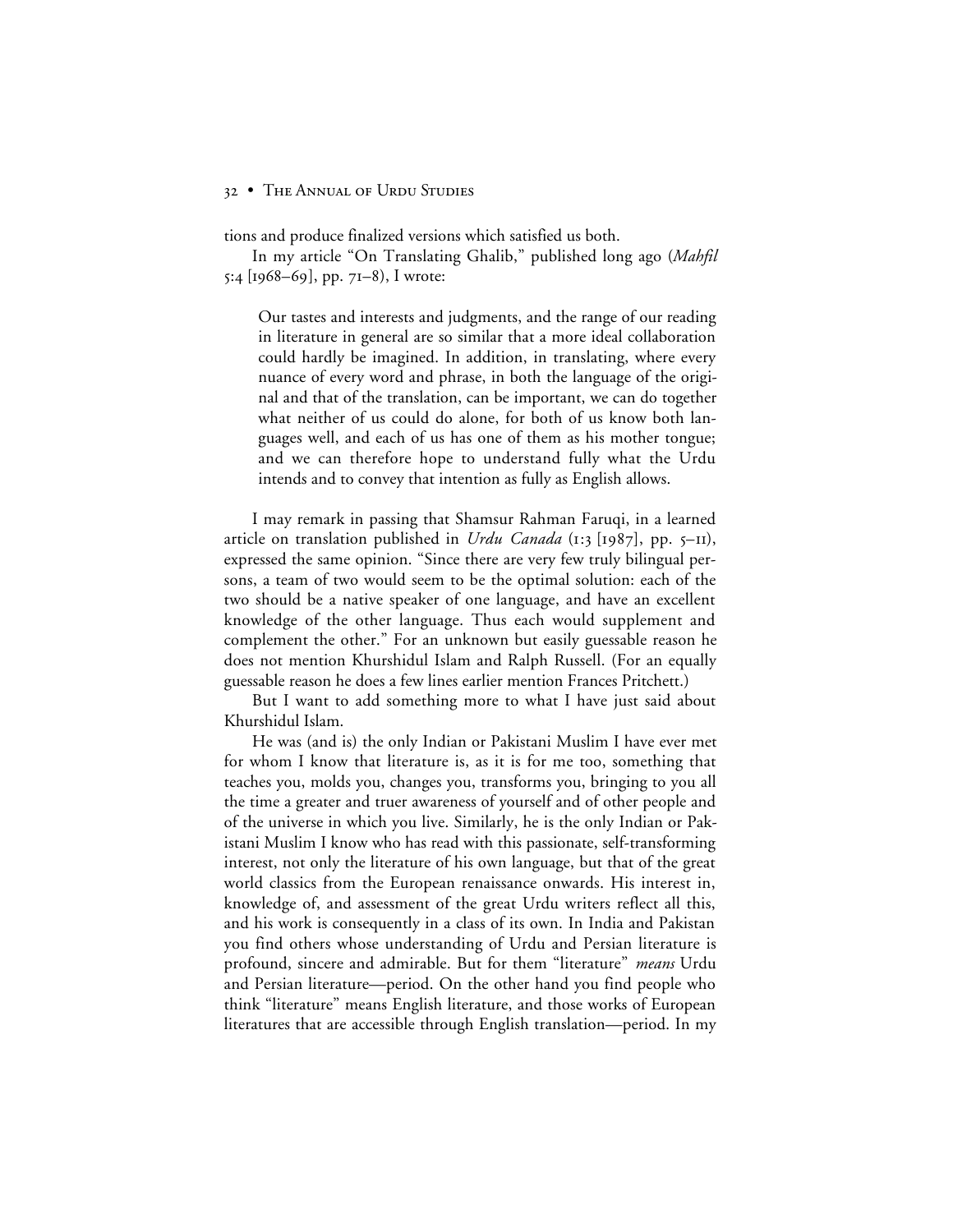experience this second group of people generally lacks the appreciation and love of the literature of their specialty that the first group has; for them, all too often, their knowledge is worn simply as a badge of superiority, and goes with an attitude to the literature of Urdu and Persian which can at best be called condescending. Khurshid differs very strongly from both these groups. His reading both in his own classics of Urdu and Persian and in English and European literature is wide, and he brings to all of it an appreciation, understanding and love that few Urdu speakers do. I wrote a moment ago of "literature … that teaches you, molds you, changes you, transforms you …" In my experience there are many people, including many whose profession it is to study literature, to whom such words are meaningless, and the idea that works of literature can have anything to do with changing the way you live would seem to them a very odd one. Not to Khurshid. He and I share that conviction about great literature, and each has felt its impact on his own life. That is the fundamental thing that has united us in our work.

I should perhaps add that I don't claim that no other person with these qualifications exists—only that I myself have never encountered one, possibly because I have had no need to look for one.

I think the way we worked together is worth describing in some detail. When we have had the opportunity to work steadily together, working with him has been a real joy. He gives himself wholly to the work. In later years I would set the tape recorder running and he would begin. First, he would read the verse he had selected. Then he would explain every word of it in Urdu. (This stage often afforded me a lot of silent amusement. He is in many ways a very traditional teacher, the kind of teacher who sees it as his job to explain *everything*, and to whom it never occurs that it would be sensible to take into account the particular needs and particular degree of proficiency of the person he's teaching. I remember with amusement how he told me when we began work on Ghalib's Persian verse that rāz meant bhēd—both words mean "secret." The logic of his procedure goes like this; "rāz is a Persian word. We are explaining things in Urdu. The pure Urdu word is  $b<sup>h</sup>$ ēd. So I'll explain that rāz means b<sup>h</sup>ēd." Such reasoning leaves two important things out of account: first, that rāz, though it is indeed a Persian word, is also an Urdu word, and moreover a more common Urdu word than  $b^h\bar{e}d$ ; and secondly, as he knew perfectly well, I knew both these words long before I ever met him.) Then he would interpret the verse, elaborating in response to my questions any difficulties I might have.

Working with him sometimes called for patience and serenity. But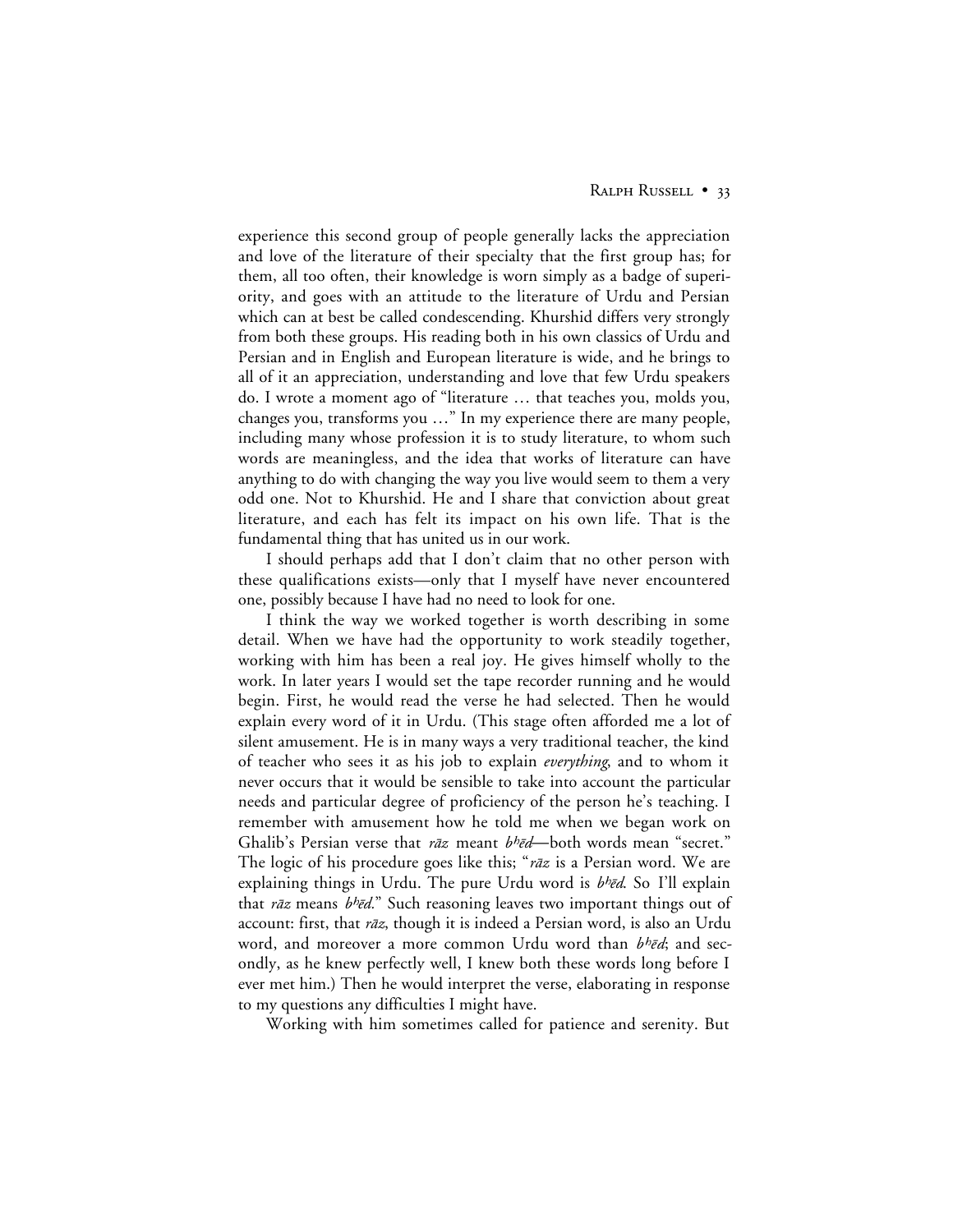## 34 • THE ANNUAL OF URDU STUDIES

the rewards were out of all proportion to the inconvenience. Besides, he too needed patience, and his patience with me never failed. I would not be content to leave the discussion of a verse until I felt that I had understood it fully, and he never grudged me the time and effort on his part which this demanded. Sometimes I would feel, after full discussion, that a verse which he liked had little or no appeal for me and that it was not worth translating; and he would always accept my judgment in such cases without any tension or resentment. A striking instance of his forbearance occurred when at one stage in our work I found that I no longer had the text and notes of quite a substantial amount of the Persian verse we had already dealt with. He never reproached me for having lost all this material, but just read it all again and explained it all to me all over again.

In later years when we had gone over to recording on cassette his reading and our discussions of it, it would sometimes happen that I did not notice that the cassette onto which we were recording had been filled, and we sometimes had to go back quite a long way and deal with substantial numbers of verses all over again. He never complained about this and never rebuked me for my thoughtlessness.

What I am going to say next may come as a surprise. As a man he can be astonishingly arrogant. But as a scholar he is both modest and extremely conscientious, and when he was working, or we were working together, on the great poets, all that arrogance vanished. He *never* reached conclusions about the interpretation of their poetry without the most careful study of it and thought about it. Those qualities were most in evidence at the time when we were translating Ghalib's Persian verse.

Obviously what I said earlier about our qualifications for translating from Urdu does not apply so fully to Persian. My own knowledge of Persian is limited. I have studied Persian grammar and know enough to read Persian quite well and with full understanding with the aid of literal Urdu translation. Khurshid if I am not mistaken has never been a formal student of Persian but from boyhood onwards he has learnt enough and read enough to give him the necessary competence to understand and develop a sound taste for Persian poetry. But although he has a good reading knowledge of Persian he has been at pains to check and re-check with dictionaries and with commentaries and with friends with greater Persian expertise than he has before he will be satisfied that his interpretation is correct. (And I feel sure that in his own work—as distinct from his joint work with me—he has been equally scrupulous.)

He was always ready to question his own conclusions until he had given full thought to any ambiguities. Quite often he would look up in